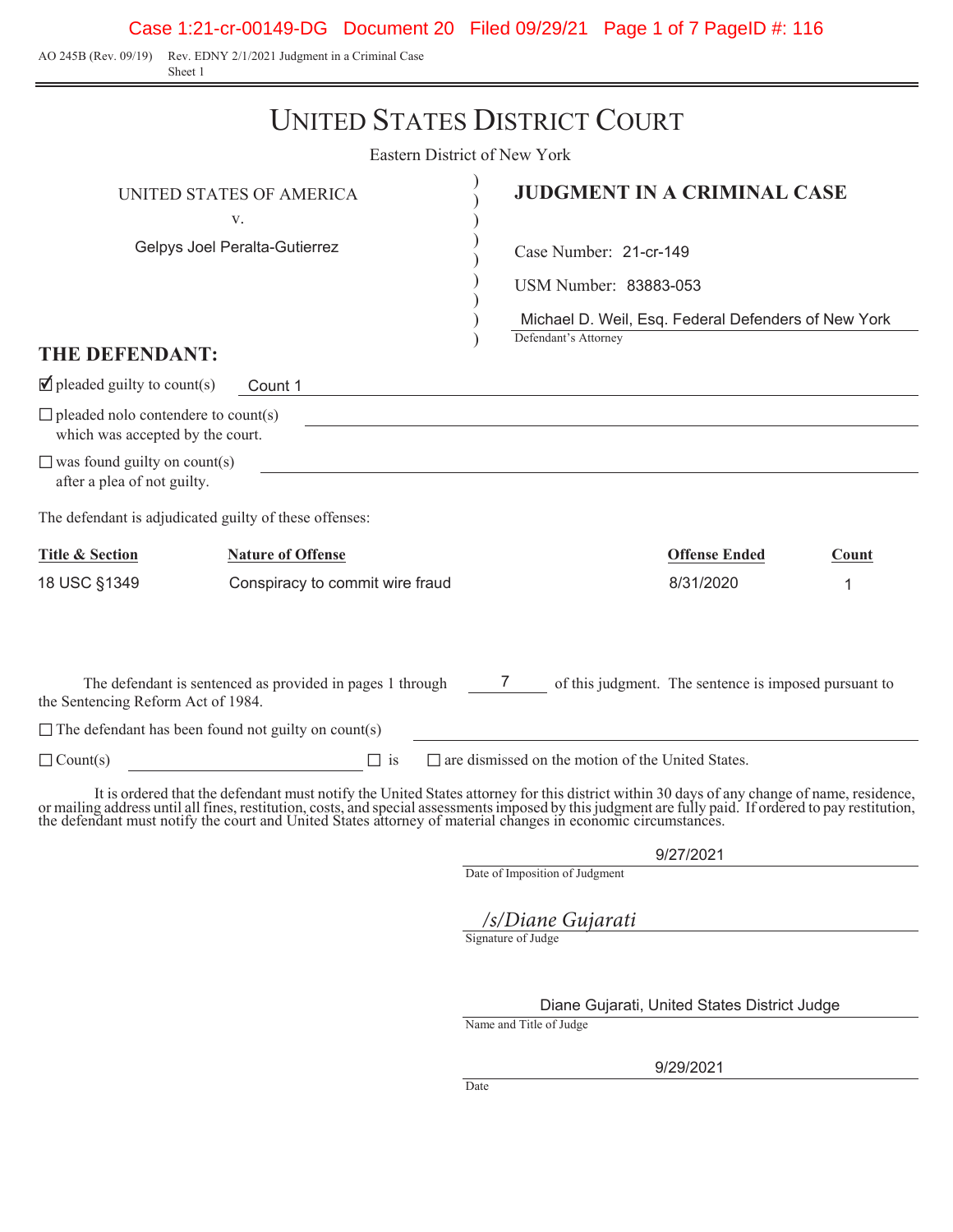### Case 1:21-cr-00149-DG Document 20 Filed 09/29/21 Page 2 of 7 PageID #: 117

AO 245B (Rev. 09/19) Judgment in Criminal Case Sheet 2 — Imprisonment

> Judgment — Page 7 2 of

DEFENDANT: Gelpys Joel Peralta-Gutierrez CASE NUMBER: 21-cr-149

### **IMPRISONMENT**

The defendant is hereby committed to the custody of the Federal Bureau of Prisons to be imprisoned for a total term of: Twenty-four (24) months

|  |  |  |  | $\Box$ The court makes the following recommendations to the Bureau of Prisons: |  |  |  |
|--|--|--|--|--------------------------------------------------------------------------------|--|--|--|
|--|--|--|--|--------------------------------------------------------------------------------|--|--|--|

 $\Box$  The defendant is remanded to the custody of the United States Marshal.

 $\triangledown$  The defendant shall surrender to the United States Marshal for this district:

- $\blacksquare$  at  $\blacksquare$  12:00  $\blacksquare$  a.m.  $\blacksquare$  p.m. on  $\blacksquare$  12/1/2021 (If not yet designated).  $12/1/2021$  (If not yet designated).
- $\Box$  as notified by the United States Marshal.

G The defendant shall surrender for service of sentence at the institution designated by the Bureau of Prisons: ✔

 $\triangledown$  before 12 p.m. on  $\frac{12}{1/2021}$  (If designated).

 $\Box$  as notified by the United States Marshal.

 $\Box$  as notified by the Probation or Pretrial Services Office.

### **RETURN**

I have executed this judgment as follows:

| Defendant delivered on |  |  |
|------------------------|--|--|
|                        |  |  |

at , with a certified copy of this judgment.

UNITED STATES MARSHAL

 $By_$ 

DEPUTY UNITED STATES MARSHAL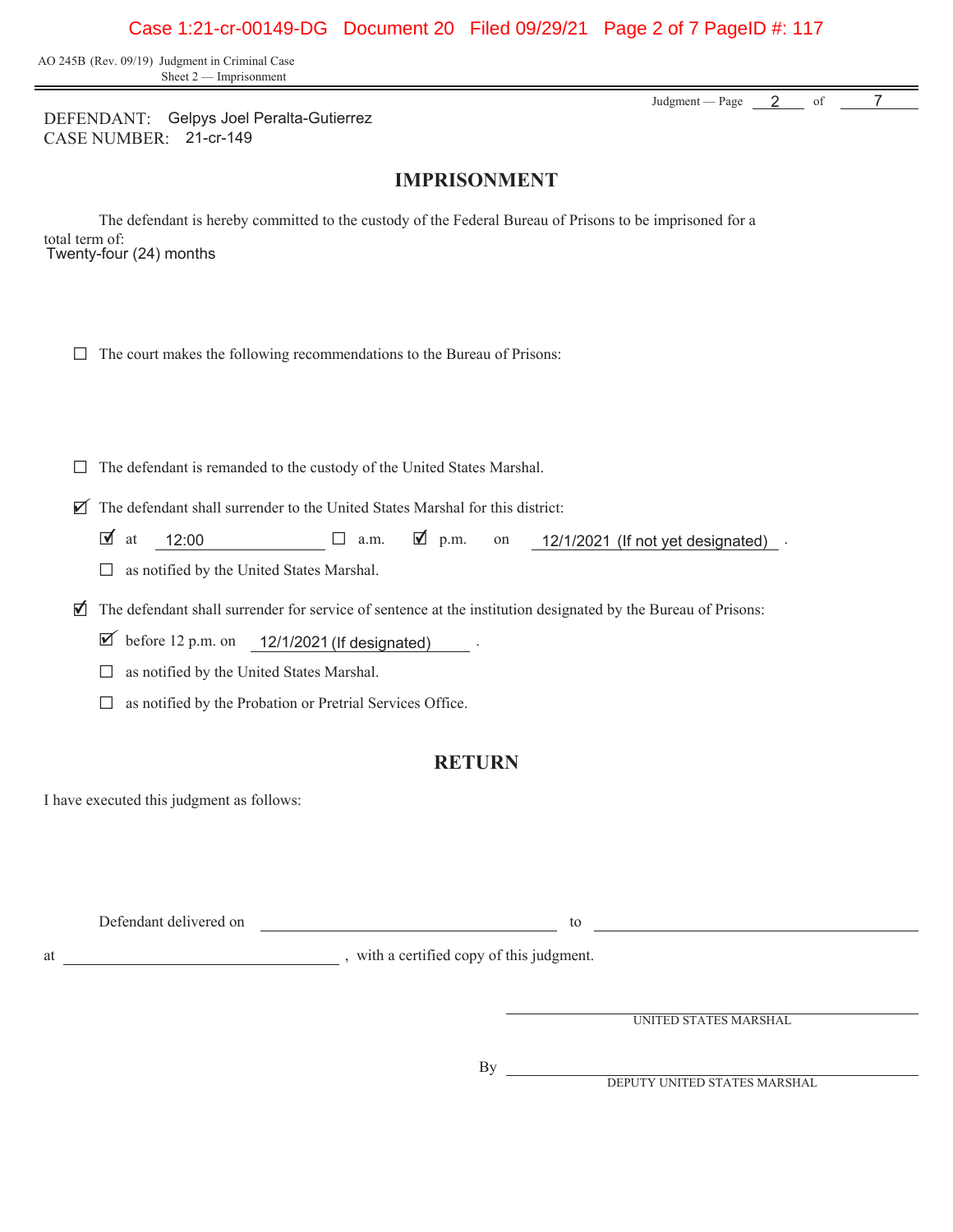AO 245B (Rev. 09/19) Judgment in a Criminal Case Sheet 3 — Supervised Release

DEFENDANT: Gelpys Joel Peralta-Gutierrez CASE NUMBER: 21-cr-149

#### **SUPERVISED RELEASE**

Upon release from imprisonment, you will be on supervised release for a term of:

One (1) year

## **MANDATORY CONDITIONS**

- 1. You must not commit another federal, state or local crime.
- 2. You must not unlawfully possess a controlled substance.
- 3. You must refrain from any unlawful use of a controlled substance. You must submit to one drug test within 15 days of release from imprisonment and at least two periodic drug tests thereafter, as determined by the court.
	- $\Box$  The above drug testing condition is suspended, based on the court's determination that you pose a low risk of future substance abuse. *(check if applicable)*
- 4. G You must make restitution in accordance with 18 U.S.C.  $\S$  3663 and 3663A or any other statute authorizing a sentence of restitution. *(check if applicable)*
- 5. G You must cooperate in the collection of DNA as directed by the probation officer. *(check if applicable)* ✔
- 6. G You must comply with the requirements of the Sex Offender Registration and Notification Act (34 U.S.C. § 20901, *et seq*.) as directed by the probation officer, the Bureau of Prisons, or any state sex offender registration agency in the location where you reside, work, are a student, or were convicted of a qualifying offense. *(check if applicable)*
- 7. G You must participate in an approved program for domestic violence. *(check if applicable)*

You must comply with the standard conditions that have been adopted by this court as well as with any other conditions on the attached page.

Judgment—Page 3 of 7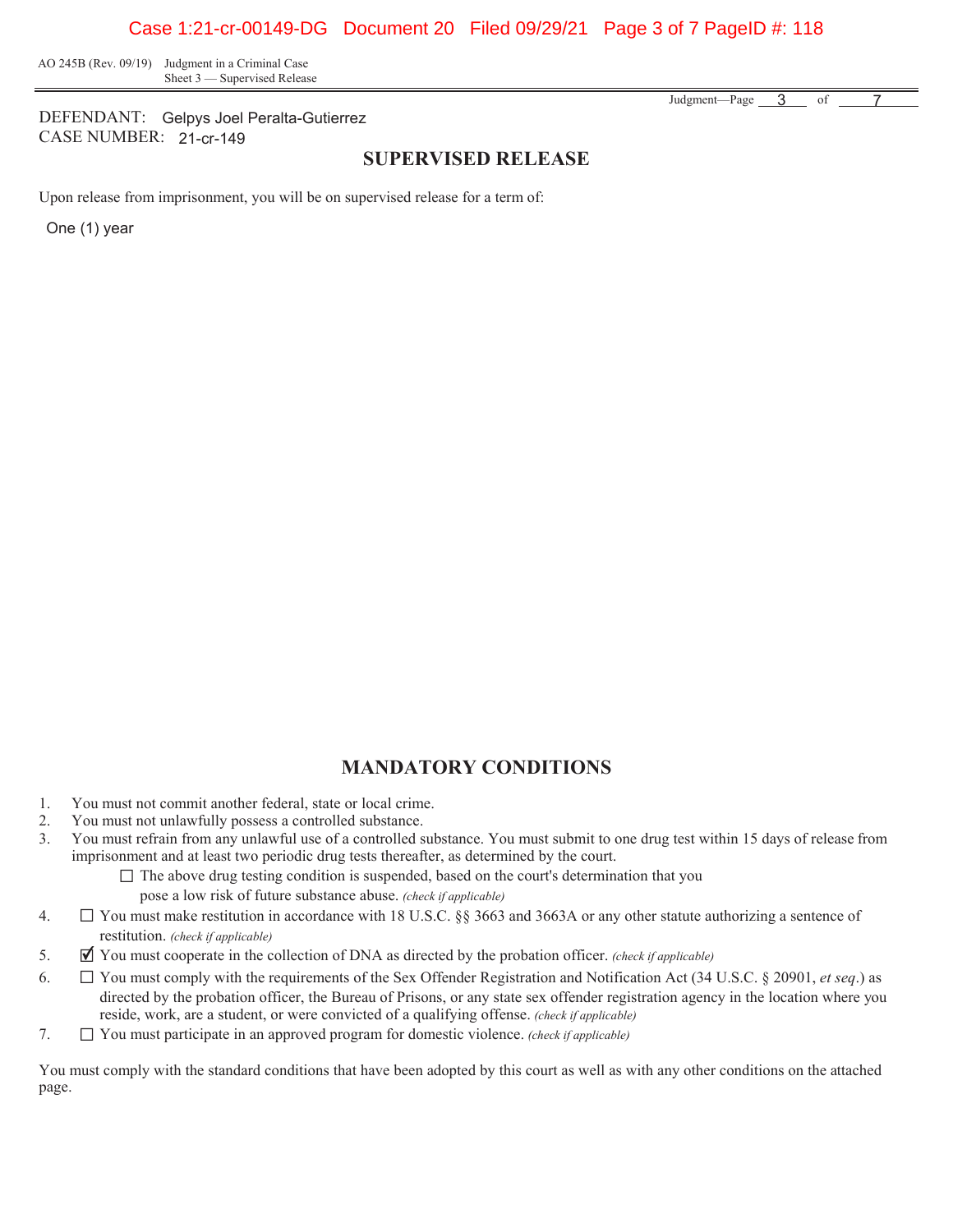AO 245B (Rev. 09/19) Judgment in a Criminal Case Sheet 3A — Supervised Release

> Judgment—Page <u>4</u> of 7

DEFENDANT: Gelpys Joel Peralta-Gutierrez CASE NUMBER: 21-cr-149

## **STANDARD CONDITIONS OF SUPERVISION**

As part of your supervised release, you must comply with the following standard conditions of supervision. These conditions are imposed because they establish the basic expectations for your behavior while on supervision and identify the minimum tools needed by probation officers to keep informed, report to the court about, and bring about improvements in your conduct and condition.

- You must report to the probation office in the federal judicial district where you are authorized to reside within 72 hours of your release from imprisonment, unless the probation officer instructs you to report to a different probation office or within a different time frame.
- After initially reporting to the probation office, you will receive instructions from the court or the probation officer about how and when you must report to the probation officer, and you must report to the probation officer as instructed.
- You must not knowingly leave the federal judicial district where you are authorized to reside without first getting permission from the court or the probation officer.
- You must answer truthfully the questions asked by your probation officer.
- You must live at a place approved by the probation officer. If you plan to change where you live or anything about your living arrangements (such as the people you live with), you must notify the probation officer at least 10 days before the change. If notifying the probation officer in advance is not possible due to unanticipated circumstances, you must notify the probation officer within 72 hours of becoming aware of a change or expected change.
- You must allow the probation officer to visit you at any time at your home or elsewhere, and you must permit the probation officer to take any items prohibited by the conditions of your supervision that he or she observes in plain view.
- You must work full time (at least 30 hours per week) at a lawful type of employment, unless the probation officer excuses you from doing so. If you do not have full-time employment you must try to find full-time employment, unless the probation officer excuses you from doing so. If you plan to change where you work or anything about your work (such as your position or your job responsibilities), you must notify the probation officer at least 10 days before the change. If notifying the probation officer at least 10 days in advance is not possible due to unanticipated circumstances, you must notify the probation officer within 72 hours of becoming aware of a change or expected change.
- You must not communicate or interact with someone you know is engaged in criminal activity. If you know someone has been convicted of a felony, you must not knowingly communicate or interact with that person without first getting the permission of the probation officer.
- If you are arrested or questioned by a law enforcement officer, you must notify the probation officer within 72 hours.
- You must not own, possess, or have access to a firearm, ammunition, destructive device, or dangerous weapon (i.e., anything that was designed, or was modified for, the specific purpose of causing bodily injury or death to another person such as nunchakus or tasers).
- You must not act or make any agreement with a law enforcement agency to act as a confidential human source or informant without first getting the permission of the court.
- 12. If the probation officer determines based on your criminal record, personal history and characteristics, and the nature and circumstances of your offense, you pose a risk to another person (including an organization), the probation officer, with prior approval of the Court, may require you to notify the person about the risk and you must comply with that instruction. The probation officer may contact the person and confirm that you have notified the person about the risk.
- You must follow the instructions of the probation officer related to the conditions of supervision.

# **U.S. Probation Office Use Only**

A U.S. probation officer has instructed me on the conditions specified by the court and has provided me with a written copy of this judgment containing these conditions. For further information regarding these conditions, see *Overview of Probation and Supervised Release Conditions*, available at: www.uscourts.gov.

Defendant's Signature Date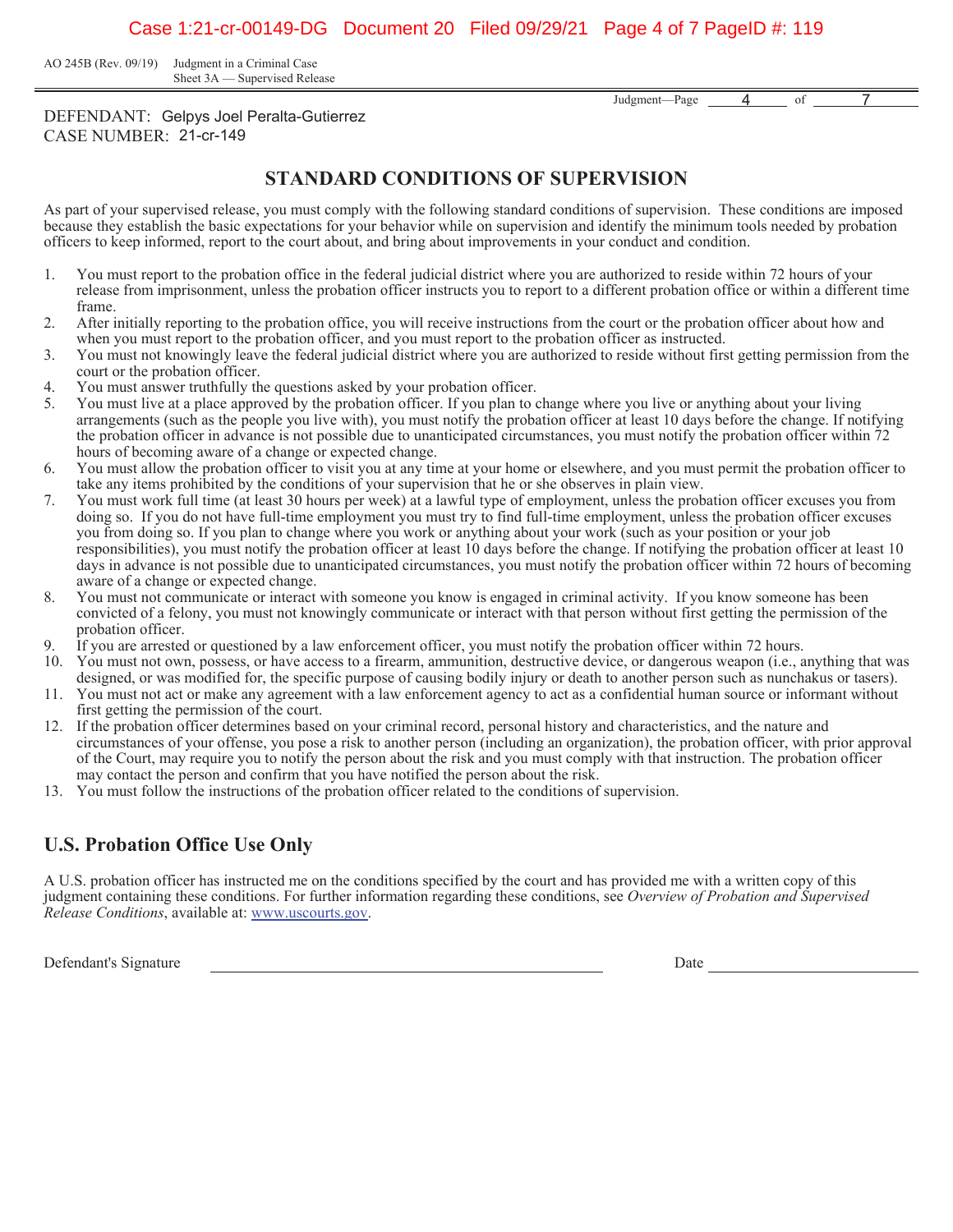Sheet 3D — Supervised Release

Judgment—Page 5 of 7 5

DEFENDANT: Gelpys Joel Peralta-Gutierrez CASE NUMBER: 21-cr-149

## **SPECIAL CONDITIONS OF SUPERVISION**

Upon request, you shall provide the U.S. Probation Department with full disclosure of your financial records, including co-mingled income, expenses, assets and liabilities, to include yearly income tax returns. With the exception of the financial accounts reported and noted within the presentence report, you are prohibited from maintaining and/or opening any additional individual and/or joint checking, savings, or other financial accounts, for either personal or business purposes, without the knowledge and approval of the U.S. Probation Department. You shall cooperate with the Probation Officer in the investigation of your financial dealings and shall provide truthful monthly statements of your income and expenses. You shall cooperate in the signing of any necessary authorization to release information forms permitting the U.S. Probation Department access to your financial information and records.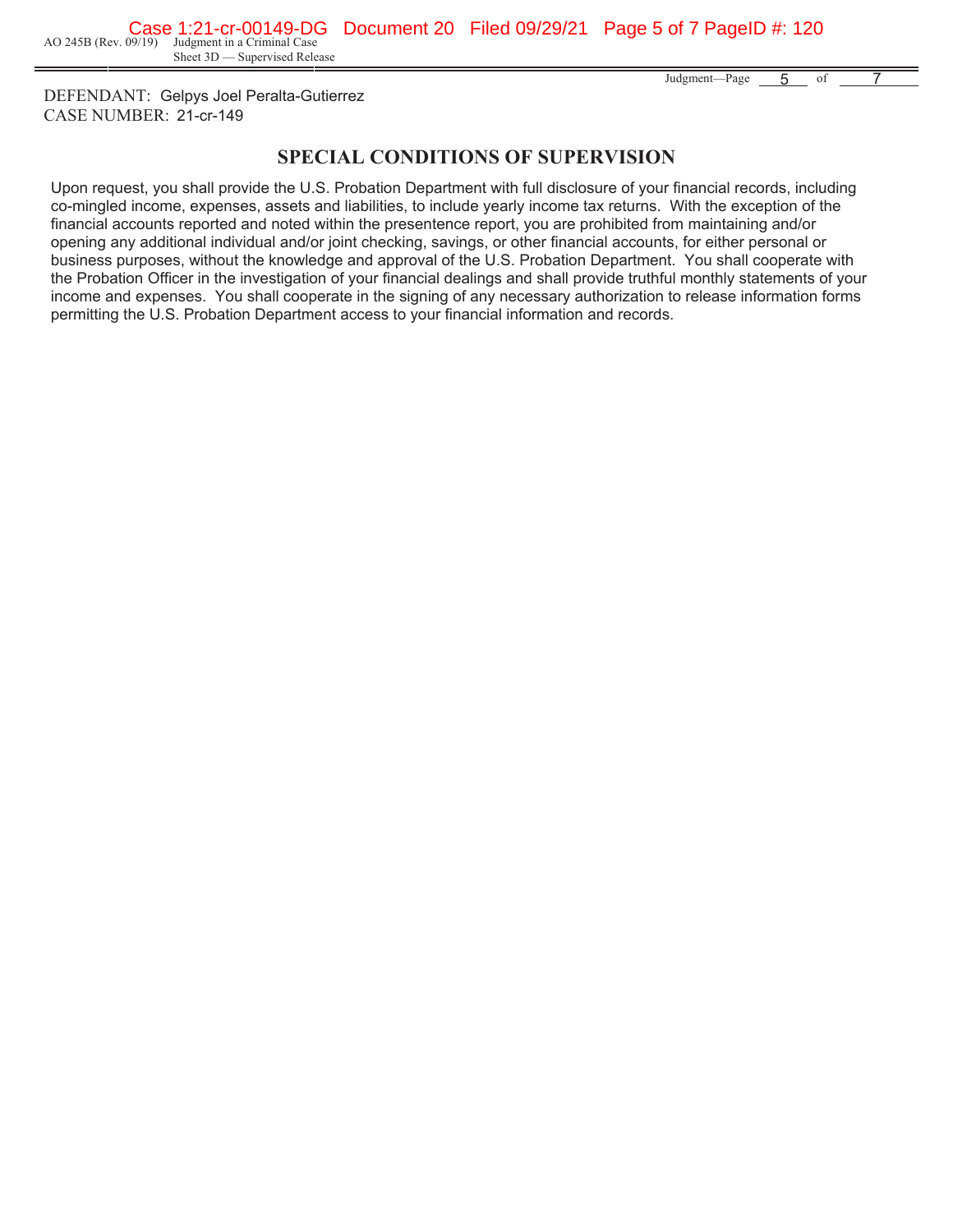Case 1:21-cr-00149-DG Document 20 Filed 09/29/21 Page 6 of 7 PageID #: 121

AO 245B (Rev. 09/19) Judgment in a Criminal Case

Sheet 5 — Criminal Monetary Penalties

DEFENDANT: Gelpys Joel Peralta-Gutierrez CASE NUMBER: 21-cr-149

#### **CRIMINAL MONETARY PENALTIES**

The defendant must pay the total criminal monetary penalties under the schedule of payments on Sheet 6.

|               | Assessment | Restitution | Fine | AVAA Assessment* | <b>JVTA Assessment**</b> |
|---------------|------------|-------------|------|------------------|--------------------------|
| <b>TOTALS</b> | 100.00     | 0.00        | 0.00 | N/A              | N/A                      |

G The determination of restitution is deferred until . An *Amended Judgment in a Criminal Case (AO 245C)* will be entered after such determination.

 $\Box$  The defendant must make restitution (including community restitution) to the following payees in the amount listed below.

If the defendant makes a partial payment, each payee shall receive an approximately proportioned payment, unless specified otherwise in the priority order or percentage payment column below. However, pursuant to 18 U.S.C. § 3664(i), all nonfederal victims must be paid<br>before the United States is paid.

**Name of Payee Total Loss\*\*\* Restitution Ordered Priority or Percentage** 

**TOTALS** \$ \$

0.00 \$ 0.00

 $\Box$  Restitution amount ordered pursuant to plea agreement  $\$$ 

 $\Box$  The defendant must pay interest on restitution and a fine of more than \$2,500, unless the restitution or fine is paid in full before the fifteenth day after the date of the judgment, pursuant to 18 U.S.C. § 3612(f). All of the payment options on Sheet 6 may be subject to penalties for delinquency and default, pursuant to 18 U.S.C. § 3612(g).

 $\Box$  The court determined that the defendant does not have the ability to pay interest and it is ordered that:

 $\Box$  the interest requirement is waived for the  $\Box$  fine  $\Box$  restitution.

 $\Box$  the interest requirement for the  $\Box$  fine  $\Box$  restitution is modified as follows:

\* Amy, Vicky, and Andy Child Pornography Victim Assistance Act of 2018, Pub. L. No. 115-299.

\*\* Justice for Victims of Trafficking Act of 2015, Pub. L. No. 114-22.

\*\*\* Findings for the total amount of losses are required under Chapters 109A, 110, 110A, and 113A of Title 18 for offenses committed on or after September 13, 1994, but before April 23, 1996.

Judgment — Page 6 of 7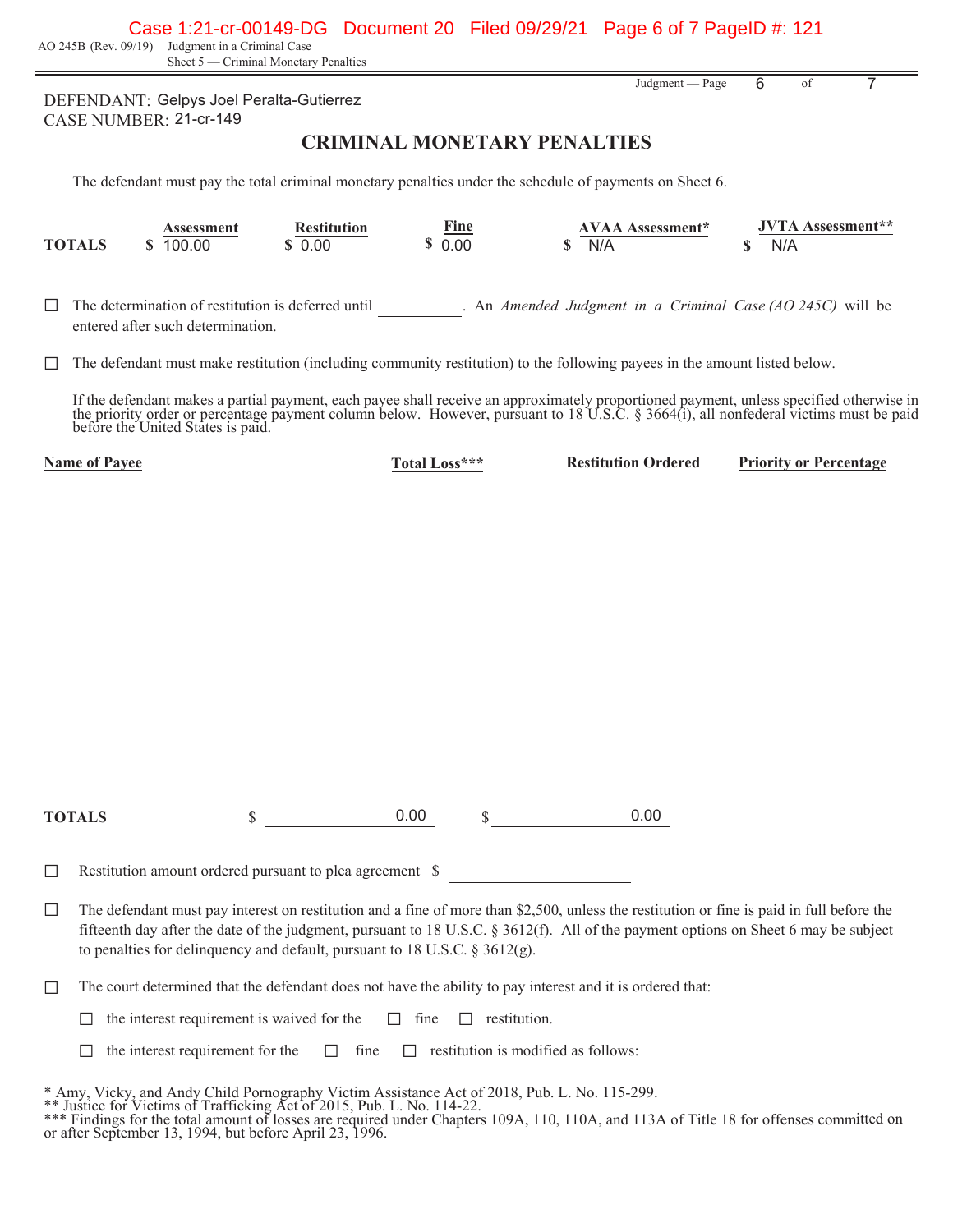AO 245B (Rev. 09/19) Judgment in a Criminal Case Sheet 6 — Schedule of Payments Case 1:21-cr-00149-DG Document 20 Filed 09/29/21 Page 7 of 7 PageID #: 122

DEFENDANT: Gelpys Joel Peralta-Gutierrez CASE NUMBER: 21-cr-149

### **SCHEDULE OF PAYMENTS**

Having assessed the defendant's ability to pay, payment of the total criminal monetary penalties is due as follows:

| A | Lump sum payment of \$100.00<br>due immediately, balance due                                                                                                                                                                               |
|---|--------------------------------------------------------------------------------------------------------------------------------------------------------------------------------------------------------------------------------------------|
|   | not later than<br>, or<br>D.<br>in accordance with $\Box$ C.<br>$\Box$ E, or<br>F below; or<br>$\Box$                                                                                                                                      |
| B | Payment to begin immediately (may be combined with<br>$\Box C$<br>$\Box$ F below); or<br>$ $ D, or                                                                                                                                         |
|   | Payment in equal<br>over a period of<br>(e.g., weekly, monthly, quarterly) installments of $\$<br>(e.g., months or years), to commence (e.g., 30 or 60 days) after the date of this judgment; or                                           |
| D | Payment in equal<br>(e.g., weekly, monthly, quarterly) installments of \$ over a period of<br>(e.g., months or years), to commence (e.g., 30 or 60 days) after release from imprisonment to a<br>term of supervision; or                   |
| E | Payment during the term of supervised release will commence within (e.g., 30 or 60 days) after release from<br>imprisonment. The court will set the payment plan based on an assessment of the defendant's ability to pay at that time; or |
| F | Special instructions regarding the payment of criminal monetary penalties:                                                                                                                                                                 |

Special assessment in the amount of \$100.00 to be paid to the Clerk of the Court.

Unless the court has expressly ordered otherwise, if this judgment imposes imprisonment, payment of criminal monetary penalties is due during<br>the period of imprisonment. All criminal monetary penalties, except those paymen Financial Responsibility Program, are made to the clerk of the court.

The defendant shall receive credit for all payments previously made toward any criminal monetary penalties imposed.

 $\Box$  Joint and Several

Case Number Defendant and Co-Defendant Names *(including defendant number)* Total Amount

Joint and Several<br>Amount

Corresponding Payee, if appropriate

Judgment — Page  $\overline{7}$  of

7

7

- $\Box$  The defendant shall pay the cost of prosecution.
- $\Box$  The defendant shall pay the following court cost(s):
- $\triangledown$ ✔ The defendant shall forfeit the defendant's interest in the following property to the United States: See Order of Forfeiture dated September 27, 2021 appended to, incorporated by reference, and made part of this Judgment.

Payments shall be applied in the following order: (1) assessment, (2) restitution principal, (3) restitution interest, (4) AVAA assessment, (5) fine principal, (6) fine interest, (7) community restitution, (8) JVTA assessment, (9) penalties, and (10) costs, including cost of prosecution and court costs.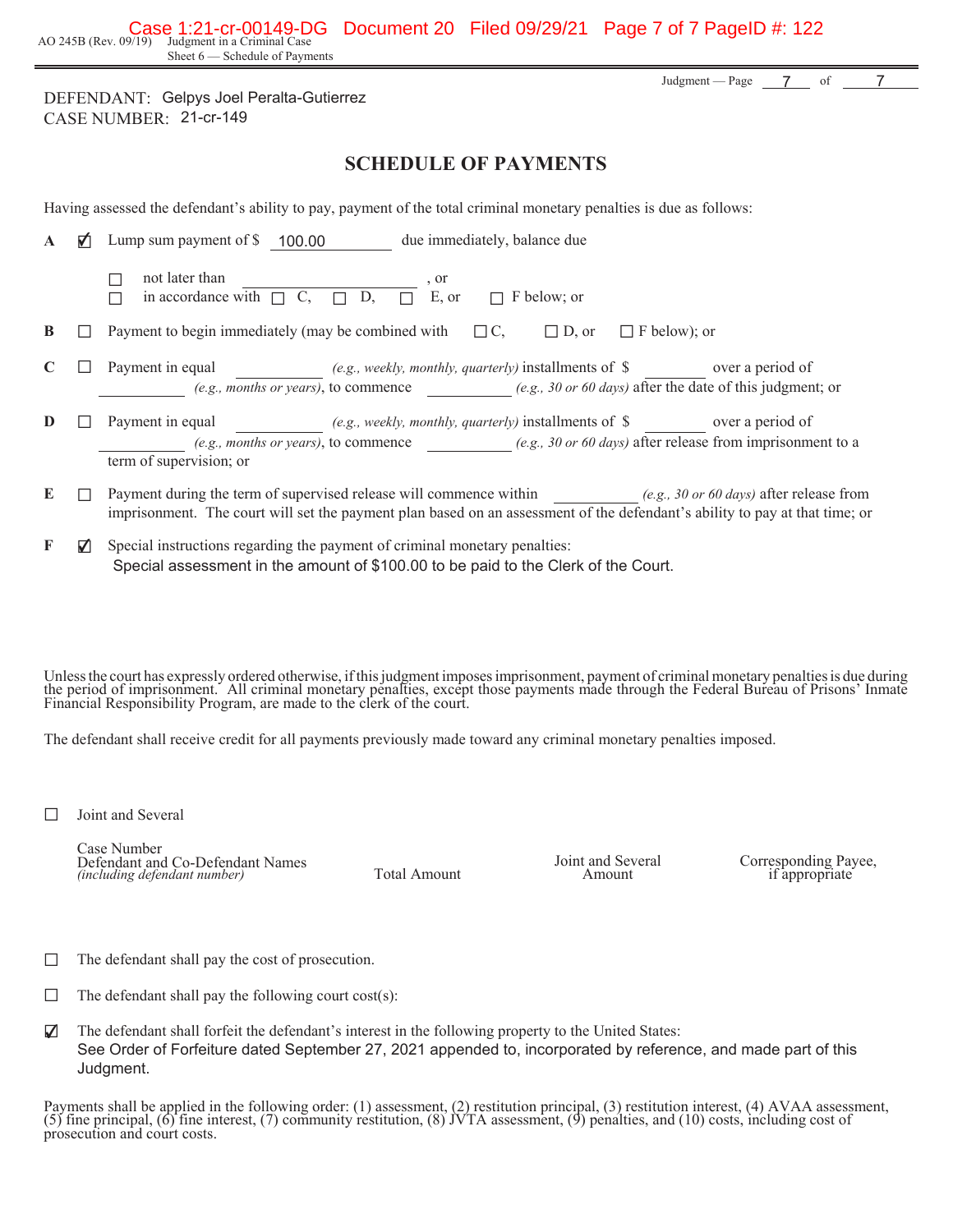Case 1:21-cr-00149-DG Document 20-1 Filed 09/29/21 Page 1 of 5 PageID #: 111

FR:TRP F. #2020R00617

UNITED STATES DISTRICT COURT EASTERN DISTRICT OF NEW YORK – – – – – – – – – – – – – – – – X

UNITED STATES OF AMERICA

PRELIMINARY ORDER OF FORFEITURE

- against -

CR-21-149 (DG)

GELPYS JOEL PERALTA-GUTIERREZ,

Defendant.

– – – – – – – – – – – – – – – – X

WHEREAS, on or about June 30, 2021, Gelpys Joel Peralta-Gutierrez (the "defendant"), entered a plea of guilty to the offense charged in Count One of the abovecaptioned Indictment, charging a violation of 18 U.S.C. § 1349; and

WHEREAS, pursuant to 18 U.S.C. § 981(a)(1)(C) and 28 U.S.C. § 2461(c), the defendant has consented to the entry of a forfeiture money judgment in the amount of twenty-five thousand dollars and zero cents (\$25,000.00) (the "Forfeiture Money Judgment"), in addition to the forfeiture of all right, title, and interest in approximately twenty-five thousand dollars and zero cents (\$25,000.00) seized from Coinbase User Identification no. ending in 6292e, seized on or about August 10, 2020 (the "Seized Funds"), as property, real or personal, constituting, or derived from, proceeds obtained directly or indirectly as a result of the defendant's violation of 18 U.S.C. § 1349, and/or substitute assets, pursuant to 21 U.S.C.  $\S 853(p)$ .

IT IS HEREBY ORDERED, ADJUDGED AND DECREED, on consent, by and between the United States and the defendant as follows: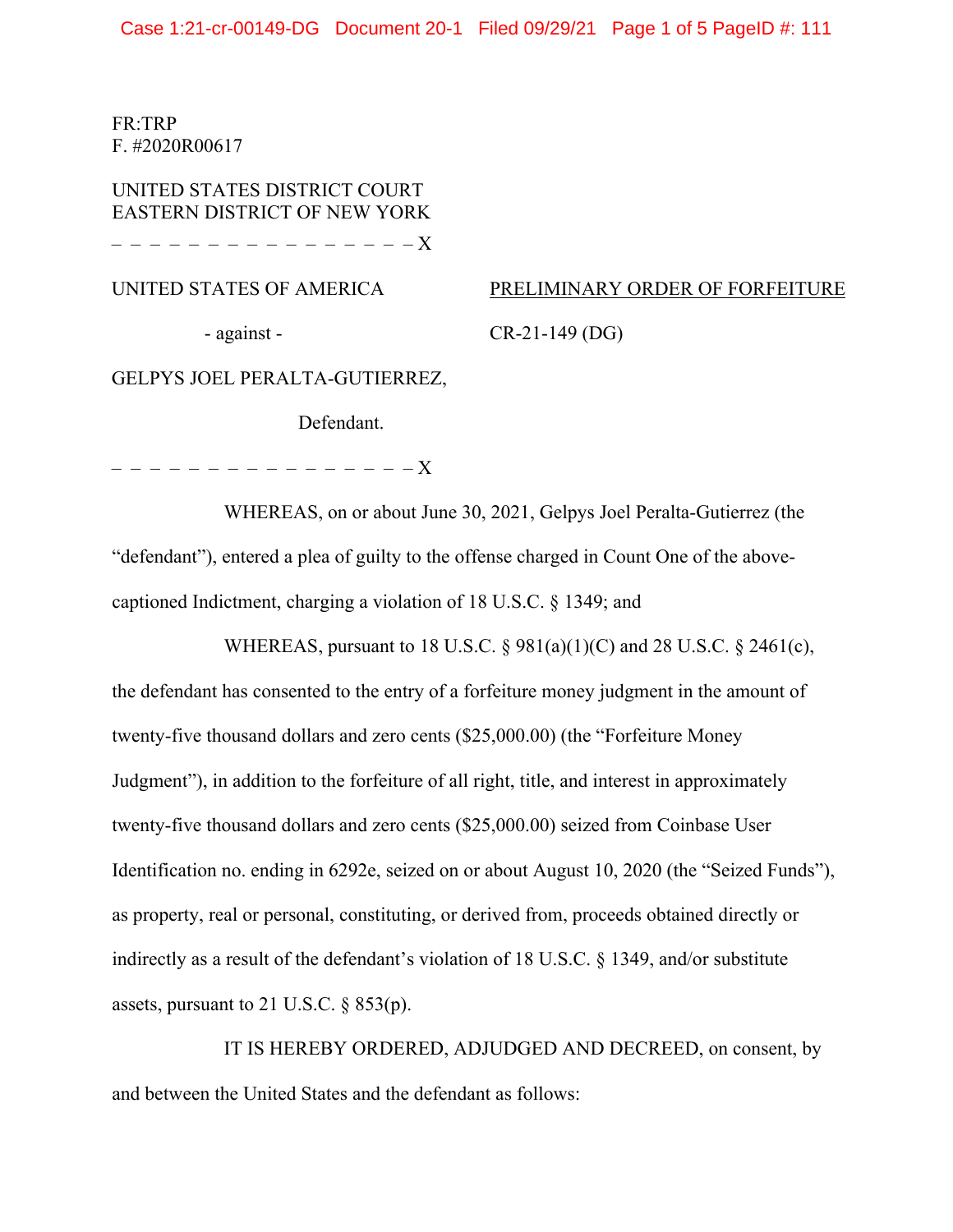1. Pursuant to 18 U.S.C. § 981(a)(1)(C), 28 U.S.C. § 2461(c) and 21 U.S.C. § 853(p), the defendant shall forfeit to the United States the full amount of the Forfeiture Money Judgment and all right, title, and interest in the Seized Funds. The forfeiture of the Seized Funds shall be credited towards the Forfeiture Money Judgment.

2. All payments made towards the Forfeiture Money Judgment shall be made by a money order, or certified and/or official bank check, payable to U.S. Marshals Service with the criminal docket number noted on the face of the instrument. The defendant shall cause said payment(s) to be sent by overnight mail delivery to Assistant United States Attorney Tanisha R. Payne, United States Attorney's Office, Eastern District of New York, 271-A Cadman Plaza East, Brooklyn, New York 11201. The Forfeiture Money Judgment shall be paid in full 30 days in advance of sentencing (the "Due Date").

3. Upon entry of this Preliminary Order of Forfeiture ("Preliminary Order"), the United States Attorney General or his designee is authorized to seize the Seized Funds, to conduct any proper discovery, in accordance with Fed. R. Crim. P. 32.2(b)(3) and (c), and to commence any applicable proceedings to comply with statutes governing thirdparty rights, including giving notice of this Preliminary Order.

4. The United States shall publish notice of this Preliminary Order in accordance with the custom and practice in this district on the government website www.forfeiture.gov, of its intent to dispose of the Seized Funds in such a manner as the Attorney General or his designee may direct. The United States may, to the extent practicable, provide direct written notice to any person known or alleged to have an interest in the Seized Funds as a substitute for published notice as to those persons so notified.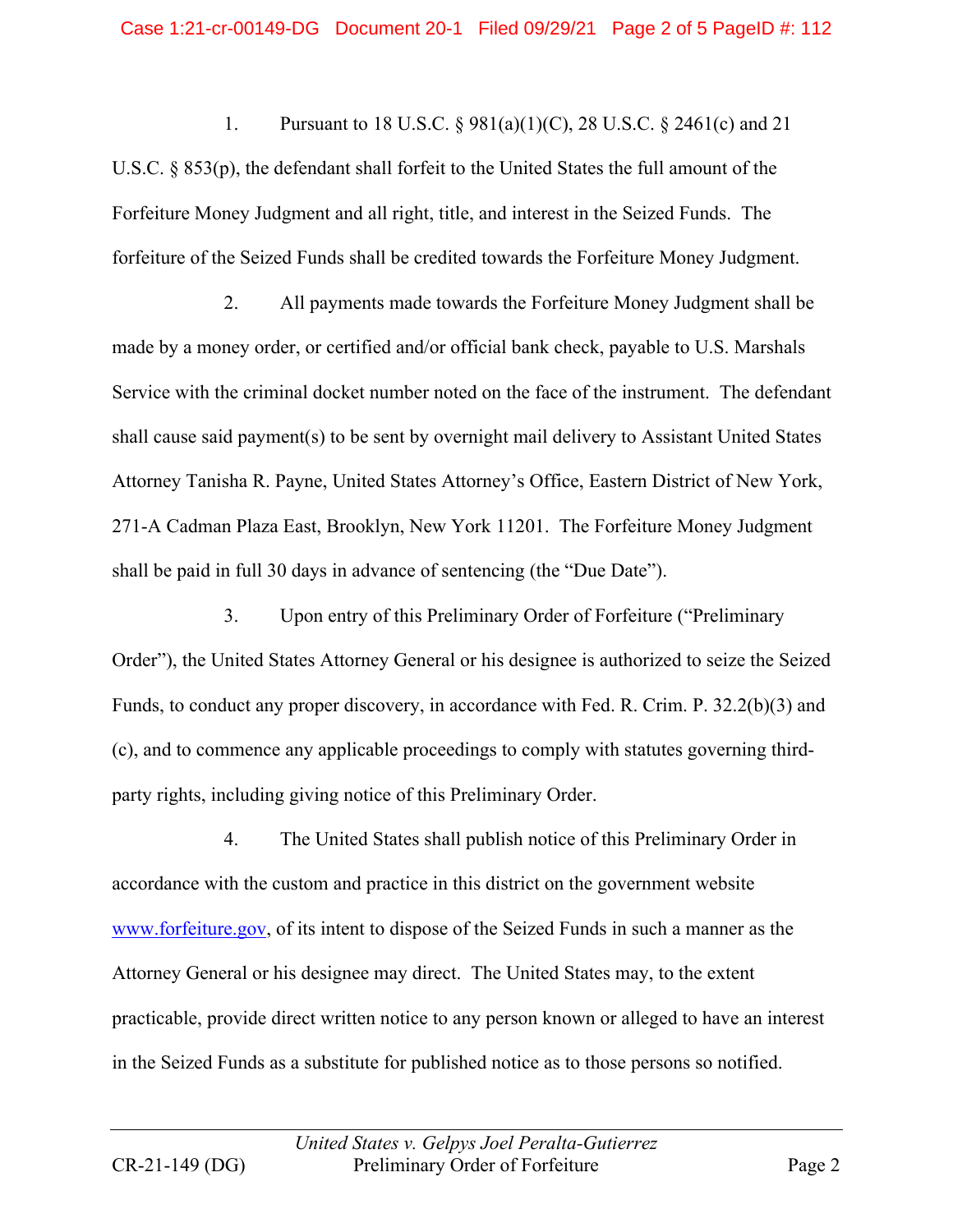5. Any person, other than the defendant, asserting a legal interest in the Seized Funds may, within thirty (30) days of the final publication of notice or receipt of notice or no later than sixty (60) days after the first day of publication on an official government website, whichever is earlier, petition the Court for a hearing without a jury to adjudicate the validity of his or her alleged interest in the Seized Funds, and for an amendment of the order of forfeiture, pursuant to 21 U.S.C. § 853(n)(6). Any petition filed in response to the notice of forfeiture of the Seized Funds must be signed by the petitioner under penalty of perjury and shall set forth the nature and extent of the petitioner's right, title, or interest in the property, the time and circumstances of the petitioner's acquisition of the right, title, or interest in the property, any additional facts supporting the petitioner's claim, and the relief sought.

6. The defendant shall not file or interpose any claim or petition seeking remission or contesting the forfeiture of the Seized Funds or any property against which the United States seeks to enforce the Forfeiture Money Judgment in any administrative or judicial (civil or criminal) proceeding. The defendant shall fully assist the government in effectuating the surrender and forfeiture of the Seized Funds and the payment of the Forfeiture Money Judgment to the United States. The defendant shall take whatever steps are necessary to ensure that clear title to the Seized Funds passes to the United States, including, but not limited to, the execution of any and all documents necessary to effectuate the surrender and forfeiture of the Seized Funds to the United States. Further, if any third party files a claim to the Seized Funds, the defendant will assist the government in defending such claims. If the Seized Funds or Forfeiture Money Judgment, or any portion thereof, are not forfeited to the United States, the United States may seek to enforce this Preliminary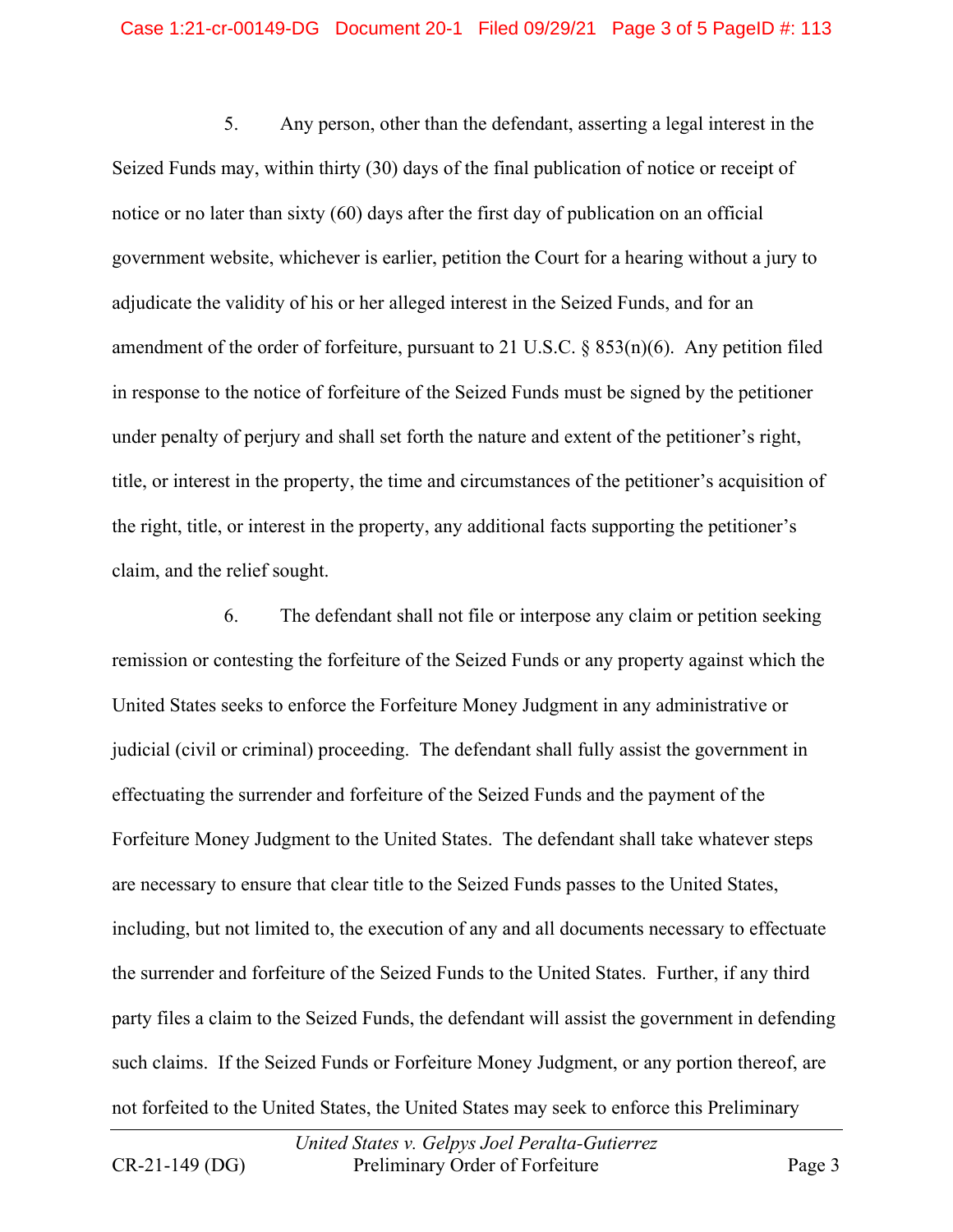Order against any other assets of the defendant up to the value of the Seized Funds, and the outstanding balance of the Forfeiture Money Judgment, pursuant to 21 U.S.C. § 853(p). The defendant further agrees that the conditions of 21 U.S.C.  $\S$  853(p)(1)(A)-(E) have been met.

7. The defendant knowingly and voluntarily waives his right to any required notice concerning the forfeiture of the monies and/or properties forfeited hereunder, including notice set forth in an indictment or information or administrative notice. In addition, the defendant knowingly and voluntarily waives his right, if any, to a jury trial on the forfeiture of said monies and/or properties, and waives all constitutional, legal and equitable defenses to the forfeiture of said monies and/or properties, including, but not limited to, any defenses based on principles of double jeopardy, the *Ex Post Facto* clause of the Constitution, any applicable statute of limitations, venue, or any defense under the Eighth Amendment, including a claim of excessive fines.

8. Pursuant to Fed. R. Crim. P. 32.2(b)(4)(A) and (B), this Preliminary Order shall become final as to the defendant at the time of the defendant's sentencing and shall be made part of the defendant's sentence and included in his judgment of conviction. If no third party files a timely claim, this Preliminary Order, together with Supplemental Orders of Forfeiture, if any, shall become the Final Order of Forfeiture, as provided by Fed. R. Crim. P. 32.2(c)(2). At that time, the monies and/or properties forfeited herein shall be forfeited to the United States for disposition in accordance with the law.

9. The United States alone shall hold title to the monies paid by the defendant to satisfy the Forfeiture Money Judgment following the Court's entry of the judgment of conviction. The United States alone shall hold title to the Seized Funds